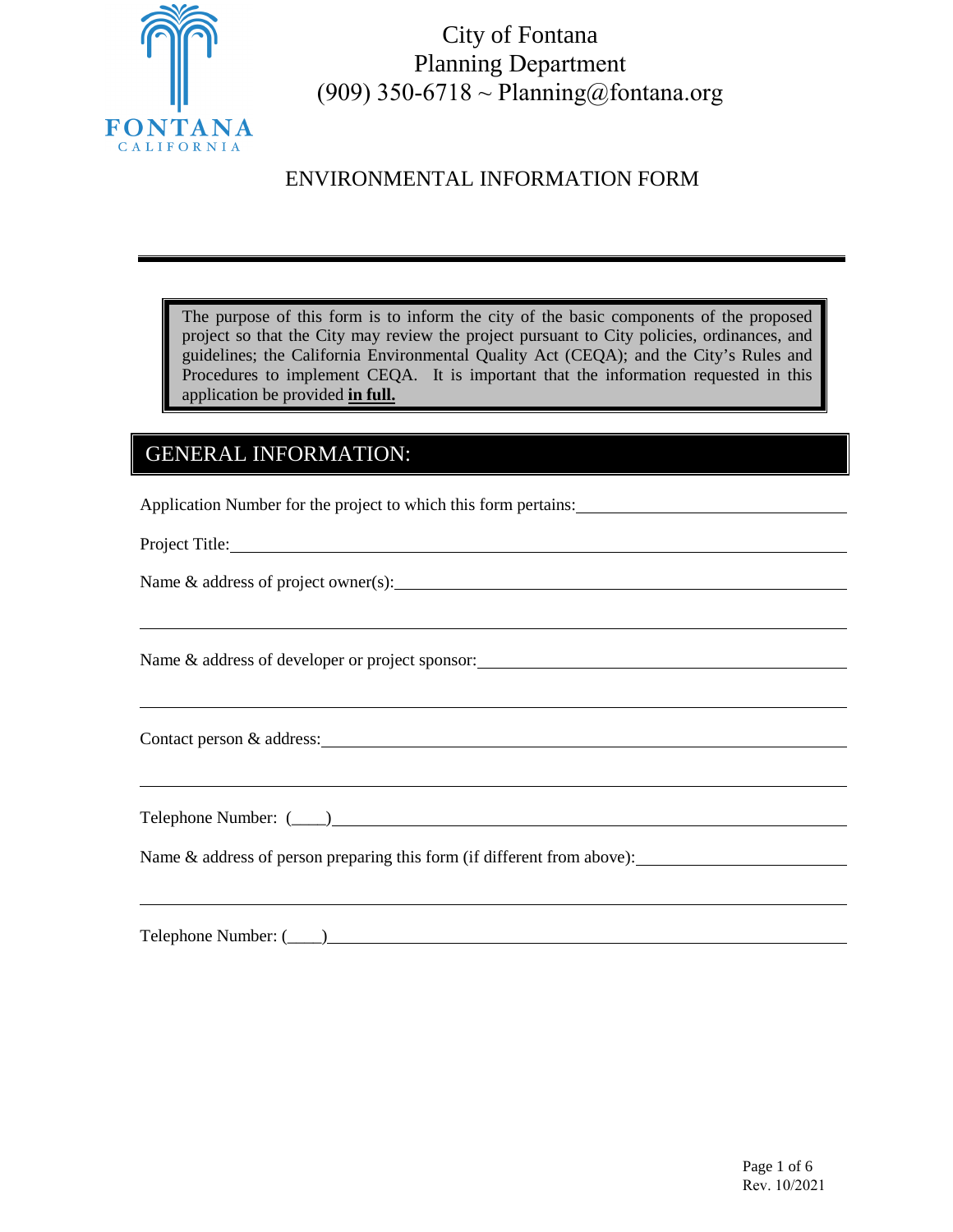## PROJECT INFORMATION AND DESCRIPTION:

- 1. Provide a set of color photographs which show representative views into the site from the north, south east, and west; views into and from the site from the primary access points which serve the site; and representative views of significant features from the site. Include a map showing location of each photograph.
- 2. Project location (describe):
- 3. Assessors Parcel Number(s):
- 4. Gross site area (ac/sq.ft.):
- 5. Net site area (total site size minus area of public streets and proposed dedication):
- 6. Describe any proposed General Plan Amendment or Zone Change which would affect the project site (attach additional sheet if necessary):
- 7. Square Footage of Structure(s):

8. Number of floors of construction:

- 9. Include a description of all permits which will be necessary from the city and other governmental agencies in order to fully implement the project:
- 10. Describe the physical setting of the site as it exists before the project, including information on topography, soil stability, plants and animals, mature trees, trails and roads, drainage courses, and scenic aspects. Describe any existing structures on site (including age and condition) and the use of the structures. Attach photographs of significant features described. In addition, site sources of information (i.e. geological and/ or hydrologic studies, biotic and archeological surveys, traffic studies):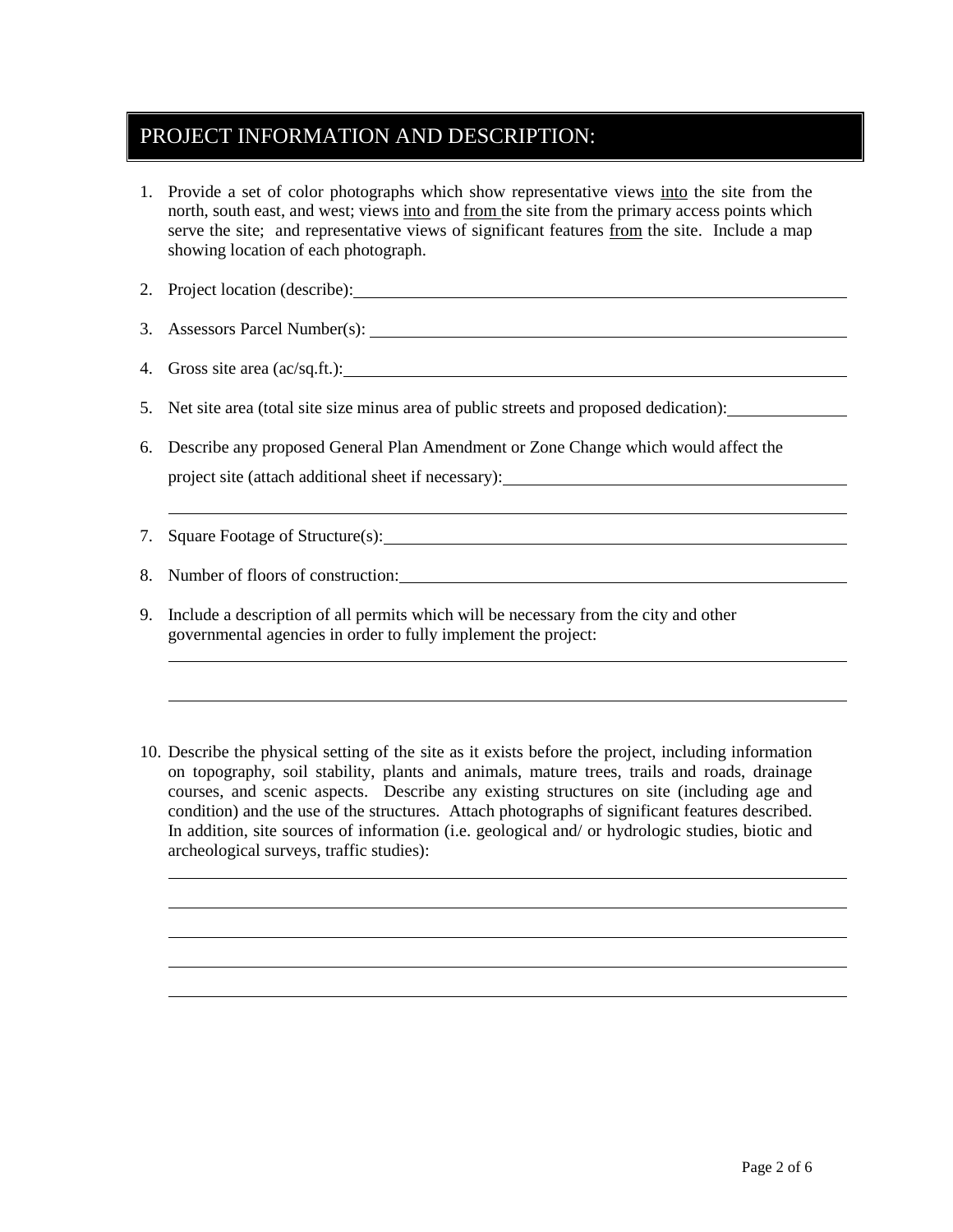11. Describe the known cultural and/ or historic aspects of the site. Site all sources of information (books, published reports, and oral history):

<u> 1980 - Johann Barn, mars ann an t-Amhain Aonaichte ann an t-Aonaichte ann an t-Aonaichte ann an t-Aonaichte a</u>

<u> 1989 - Johann Stoff, deutscher Stoffen und der Stoffen und der Stoffen und der Stoffen und der Stoffen und der</u>

12. Describe any noise sources and their levels that now affect the site (i.e. aircraft, roadways noise etc.); and how they will affect proposed uses:

13. Describe the proposed project in detail. This should provide an adequate description of the site in terms of ultimate use, which will result from the proposed project. Indicate if there are proposed phases for development, the extent of development with each phase, and the anticipated completion of each increment. (Attach additional sheets if necessary):

14. Describe the surrounding properties, including information on plants and animals and any cultural, historical, or scenic aspects. Indicate the type of land use (residential, commercial, etc.), intensity of land use (single-family, multi-family, commercial, industrial, etc.) and scale of development (height, frontage, setback, rear yard, etc):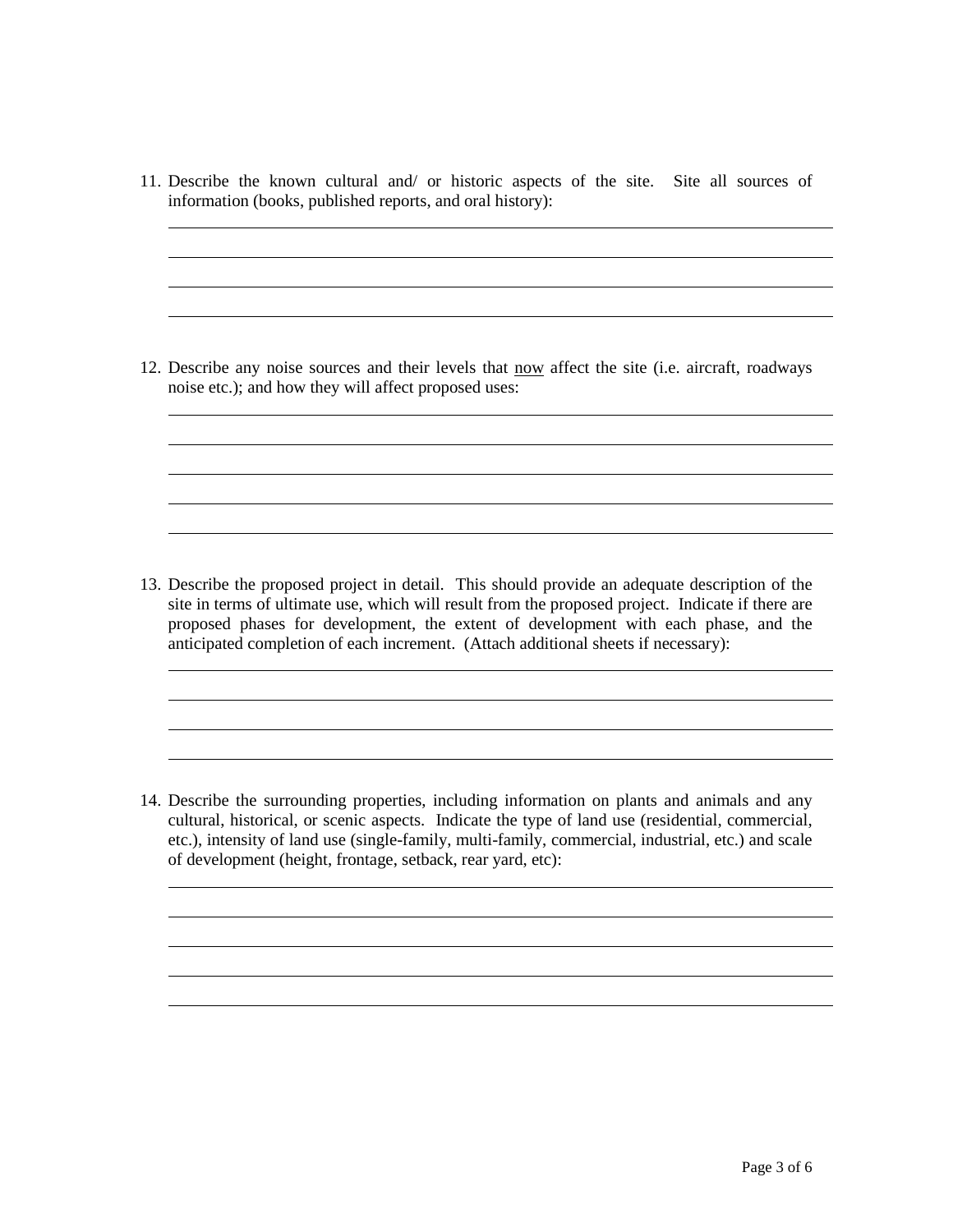15. Will the proposed project change the pattern, scale or character of the surrounding general area of the project?

<u> 1989 - Johann Stoff, deutscher Stoff, der Stoff, der Stoff, der Stoff, der Stoff, der Stoff, der Stoff, der S</u>

- 16. Indicate the type of short-term and long-term noise to be generated, including source and amount. How will these noise levels affect adjacent properties and on-site uses? What methods of soundproofing are proposed?
- 17. Indicate proposed removals and /or replacements of mature or scenic trees:

18. Indicate any bodies of water (including domestic water supplies) into which the site drains:

#### *RESIDENTIAL PROJECTS*

19. Number of residential units:

Detached (indicate range of parcel sizes, minimum lot size and maximum lot size):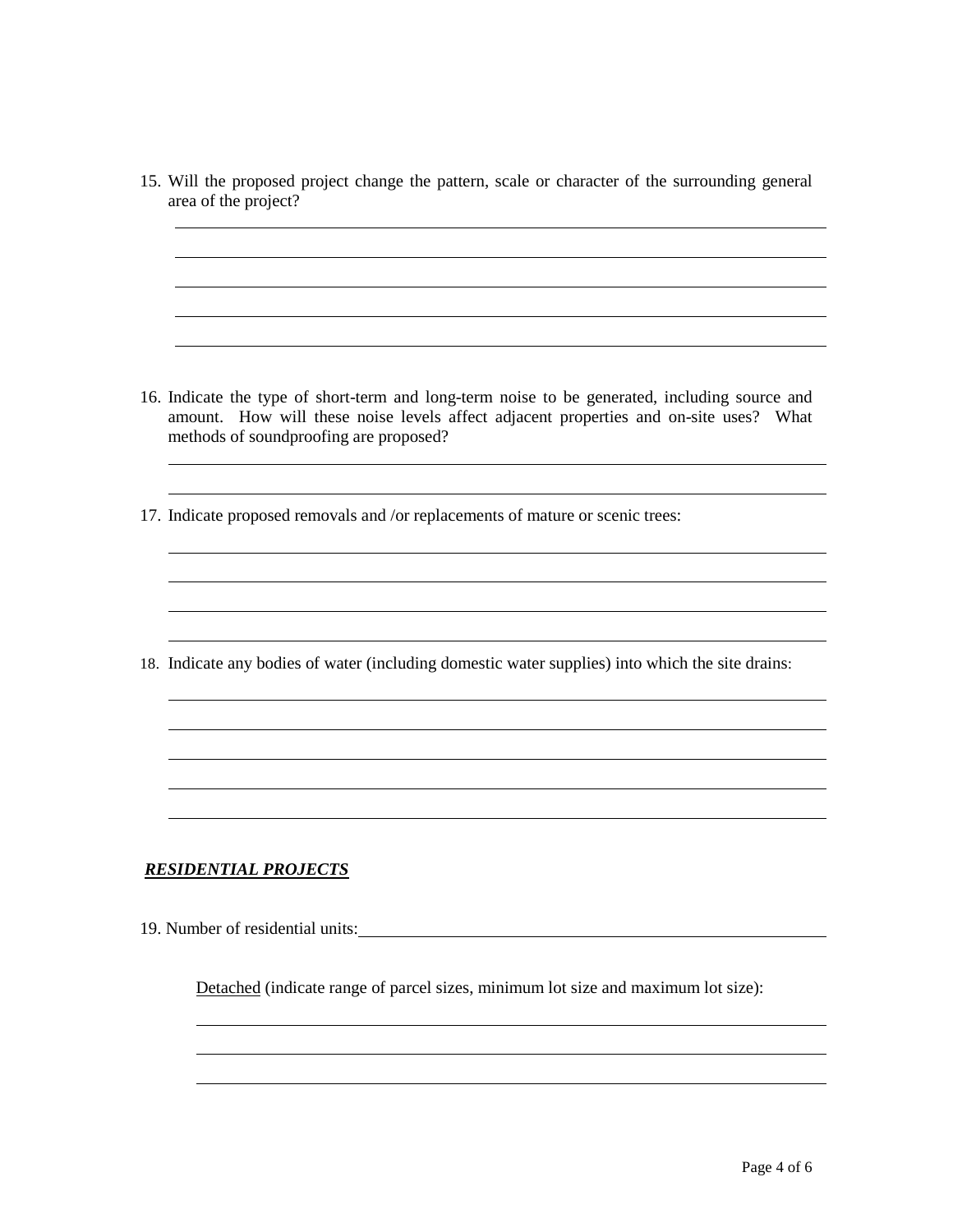| 20. Anticipated range of sale prices and/or rents:                                                 |
|----------------------------------------------------------------------------------------------------|
| Sale Price (s) $\quad \text{S}$ to $\text{S}$                                                      |
| Rent (per mo.) $\frac{1}{2}$ to $\frac{1}{2}$ to $\frac{1}{2}$                                     |
|                                                                                                    |
| 21. Specific number of bedrooms by unit type:                                                      |
|                                                                                                    |
|                                                                                                    |
|                                                                                                    |
|                                                                                                    |
| <b>COMMERCIAL, INDUSTRIAL, AND INSTITUTIONAL PROJECTS</b>                                          |
|                                                                                                    |
| 22. Describe type of use(s) and major function(s) of commercial, industrial or institutional uses: |
|                                                                                                    |
|                                                                                                    |
|                                                                                                    |
|                                                                                                    |
|                                                                                                    |
| 23. Total floor area of commercial, industrial, or institutional uses by type:                     |
|                                                                                                    |
|                                                                                                    |
|                                                                                                    |
|                                                                                                    |
|                                                                                                    |
|                                                                                                    |
| 24. Indicate hours of operation:                                                                   |
|                                                                                                    |
|                                                                                                    |
|                                                                                                    |
|                                                                                                    |